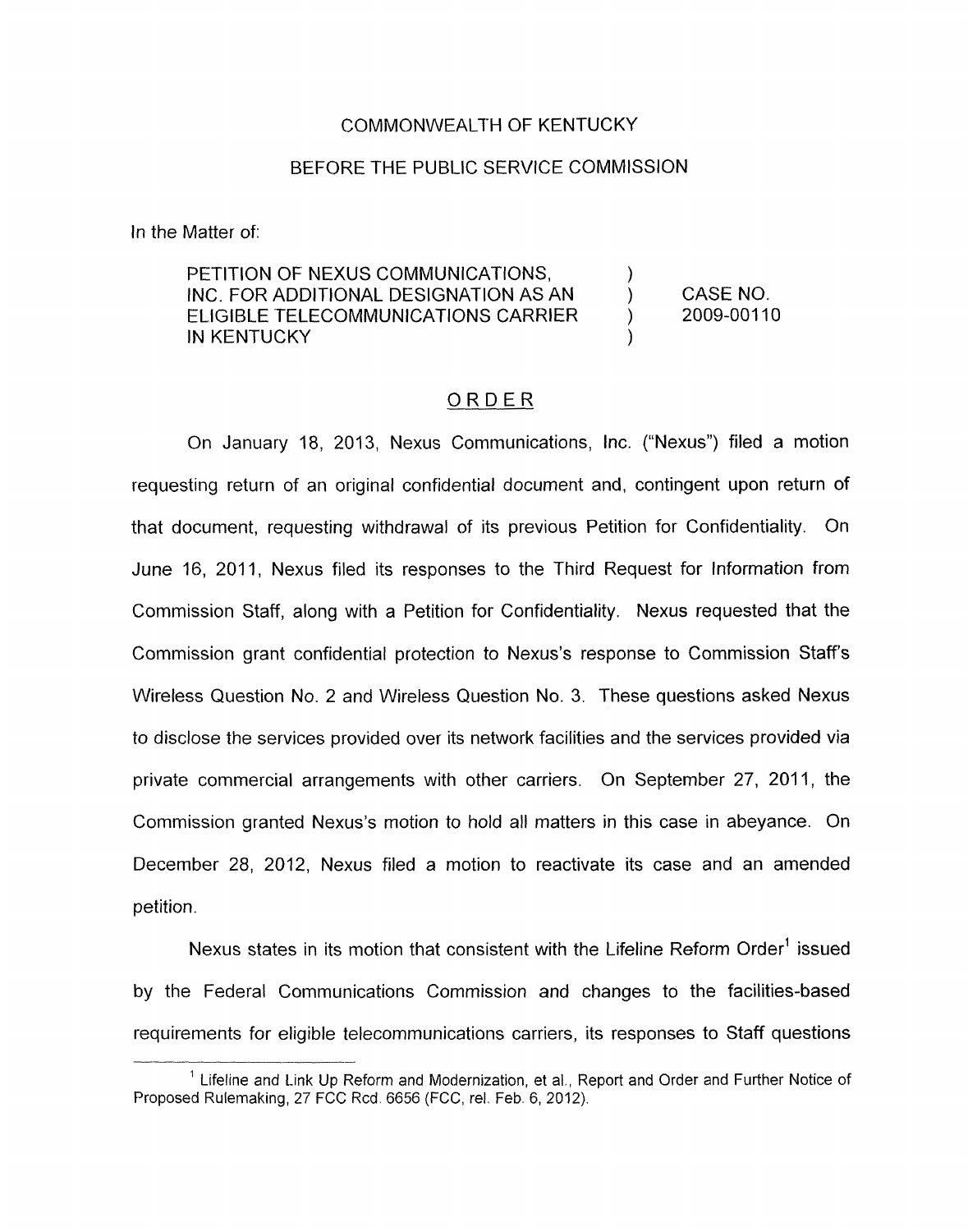are no longer relevant to this proceeding. The Commission agrees that the information is no longer relevant. Therefore the Commission will return the documents filed with a Petition for Confidentiality on June 16, 2011 to the Applicant's Attorney and grant the motion requesting withdrawal of the Petition for Confidentiality.

IT IS THEREFORE ORDERED that:

1. Nexus's motion is granted

*2.* The Commission will return the documents filed with a Petition for Confidentiality on June 16, 2011 to the Applicant's Attorney.

By the Commission



cutive Director

Case No. 2009-001 10